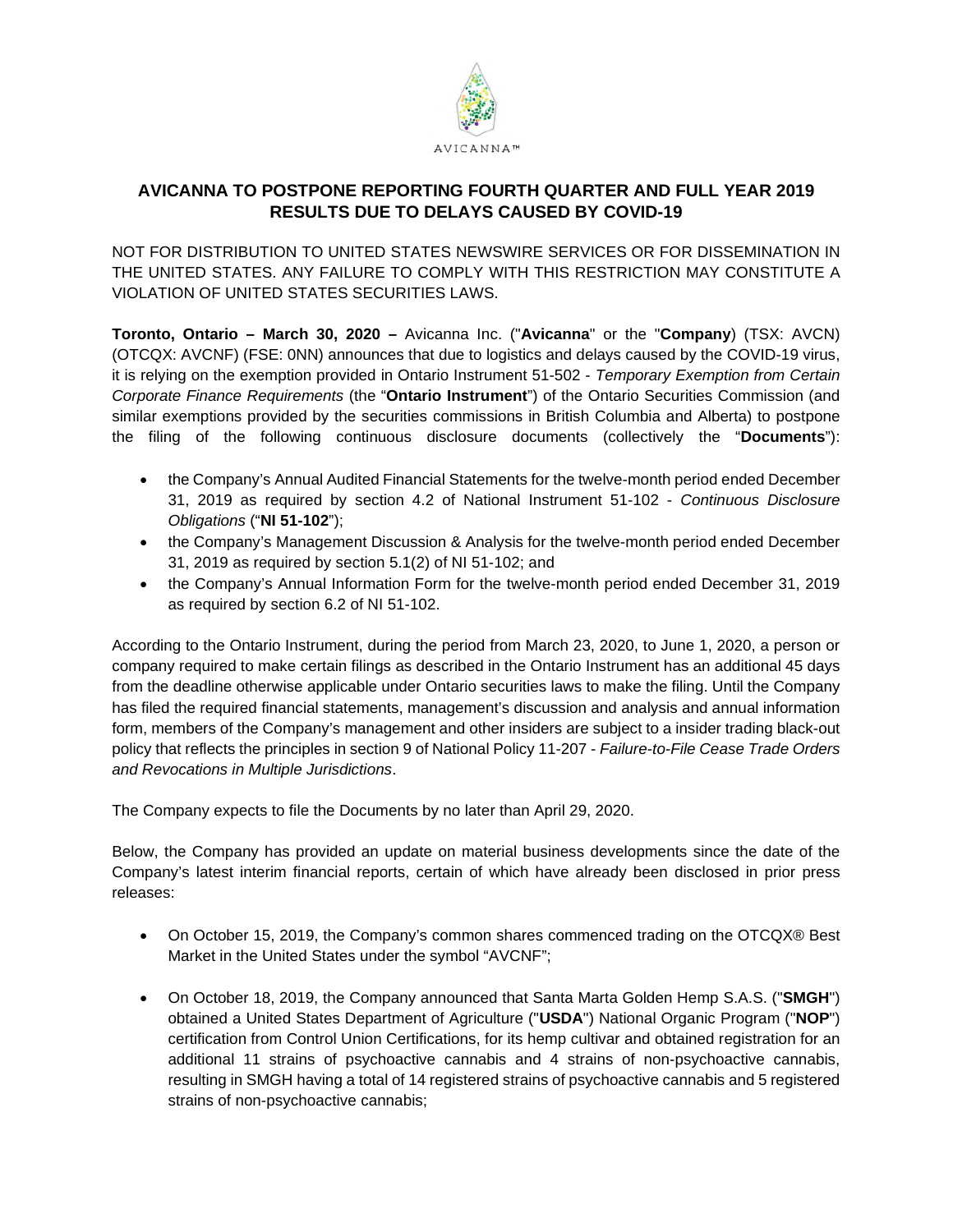

- On October 21, 2019, the Company announced the retail launch of its Pura Earth™ dermacosmetics line of CBD products in approximately 59 high-end retail locations throughout Colombia, including Blind prestige beauty shops and Cromantic professional beauty markets;
- On October 24, 2019, the Company announced that SMGH, its majority owned subsidiary, completed commercial exports of its Aureus™ brand of CBD-based products to South Africa and the United Kingdom;
- On November 12, 2019, the Company's common shares commenced trading on the Frankfurt Stock Exchange under the ticker symbol "0NN";
- On November 26, 2019, the Company entered into a license agreement (the **"License Agreement**") whereby it licensed the use of certain intellectual property including its proprietary product formulations, Rho Phyto™ trademarks, to LC2019 Inc. ("**LC2019**") for commercialization in the U.S. As consideration for entering into the License Agreement, LC2019 and its shareholders entered in to an option agreement with Avicanna (the "**Option Agreement**") that grants Avicanna the option (the "**Option**") to acquire 100 percent of the issued and outstanding shares of LC2019, with such Option to be exercisable on the occurrence of changes in U.S. federal law to permit the general cultivation, distribution, and possession of marijuana or to remove the regulation of such activities from the federal laws of the United States (the "**Triggering Event**"). Avicanna may elect to waive the Triggering Event and exercise the Option at any time. The License Agreement will enable LC2019 to commercialize Avicanna's Rho Phyto products and proprietary research-backed formulations in the U.S. marketplace;
- On December 3, 2019, the Company announced that it entered into an importation and distribution agreement with Astral Health Ltd., the operating subsidiary of the LYPHE Group Ltd., to supply its cannabis-based medicinal products to patients in the United Kingdom under the Medicines and Healthcare products Regulatory Agency 'specials' programme;
- On December 5, 2019, the Company announced that it obtained eligibility with the Depository Trust Company ("**DTC**") for its common shares listed in the United States on the OTCQX® Best Market, allowing its securities to be electronically cleared and settled through DTC;
- On December 27, 2019, the Company announced that it entered into a credit facility (the "**Credit Facility**") with Inmobiliaria Bondue S.A.S. ("**Bondue**") pursuant to which Avicanna will be entitled to borrow up to USD\$5,000,000. Advances made under the Credit Facility will bear interest at a rate of 8.0% per annum. The Credit Facility is unsecured and is repayable upon a default by Avicanna or the demand of Bondue. The Credit Facility is intended to be used for general working capital purposes;
- On January 7, 2020, the Company entered into an exclusive distribution agreement with Medical Cannabis by Shoppers, a subsidiary of Shoppers Drug Mart Inc., to distribute the Corporation's Rho Phyto™ medical cannabis and Pura Earth™ derma-cosmetic (consumer retail) product lines in Canada, which include sublingual sprays, oil drops, gels, creams, tablets and capsules;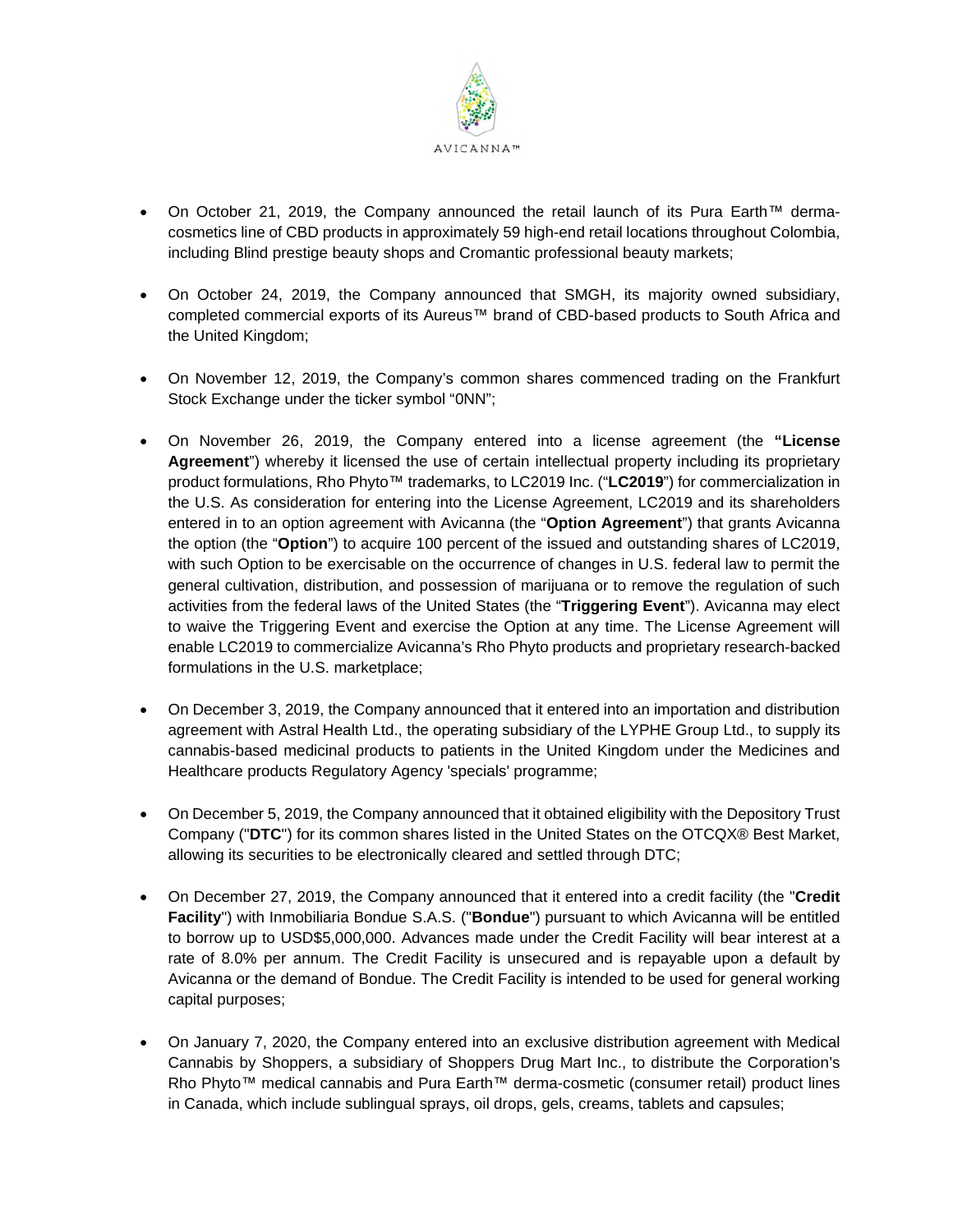

- On January 13, 2020, the Company announced the results from its first of three cosmetic clinical studies conducted by CAIMED. an open-label, randomized, passive-control study examining the impact of its Pura Earth™ topical cream containing 0.5% cannabidiol and 1% hemp oil on skin hydration. This study achieved its primary endpoint of enhanced hydration;
- On January 24, 2020, the Company completed a private placement financing under which it issued 822,721 units at a price of \$2.50 per unit for aggregate gross proceeds of approximately \$2.06 million. Each unit issued under the offering was comprised of one common share and one-half of one warrant. Each whole warrant is exercisable into one common share at an exercise price of \$3.00 per common share for a period that expires on January 24, 2023 subject to acceleration;
- On February 7, 2020, the Company entered into an agreement with Valens Agritech Ltd. ("**Valens**") whereby Valens agreed to license the Company's intellectual property for the manufacture of Avicanna's medical cannabis products for distribution in Canada; and
- On February 24, 2020, the Company announced that it entered into an importation and distribution agreement with Cannvalate Pty Ltd. ("**Cannvalate**") to supply its Rho Phyto™ medical cannabis products to Cannvalate to provide to patients under the Australian Therapeutic Goods Administration Special Access Scheme, as well as to supply active cannabis pharmaceutical ingredients. The Company also agreed to supply Cannvalate with a line of advanced cannabinoid phyto-therapeutic products on a white-labelled basis. Under the agreement, the Company appointed Cannvalate as an exclusive distributor for the Rho Products in Australia, subject to Cannvalate meeting minimum purchase requirements.

## **About Avicanna**

Avicanna is an Ontario, Canada based corporation focused on the development, manufacturing, and commercialization of plant-derived cannabinoid-based products through its two main business segments, cultivation and research and development.

Avicanna's two majority-owned subsidiaries, Sativa Nativa S.A.S. and Santa Marta Golden Hemp S.A.S., both located in Santa Marta, Colombia are the base for Avicanna's cultivation activities. These two companies are licensed to cultivate and process cannabis for the production of cannabis extracts and purified cannabinoids including cannabidiol (CBD) and tetrahydrocannabinol (THC).

Avicanna's research and development business is primarily conducted out of Canada at its headquarters in the Johnson & Johnson Innovation Centre, JLABS @ Toronto. Avicanna's scientific team develops products, and Avicanna has also engaged the services of researchers at the Leslie Dan Faculty of Pharmacy at the University of Toronto for the purpose of optimizing and improving upon its products.

Avicanna's research and development and cultivation activities are focused on the development of its key products, including plant-derived cannabinoid pharmaceuticals, phyto-therapeutics, derma-cosmetics, and Extracts (defined as plant-derived cannabinoid extracts and purified cannabinoids, including distillates and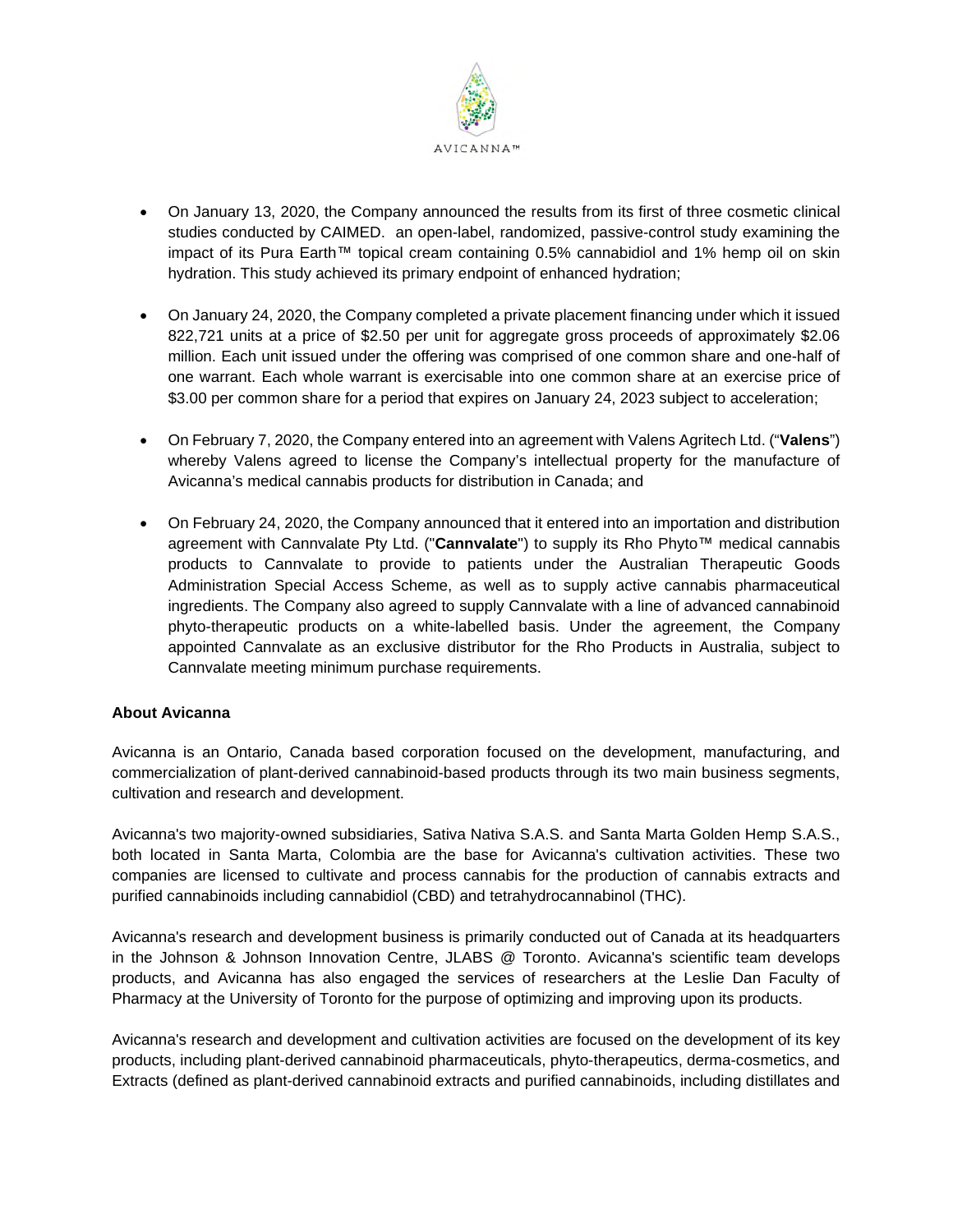

isolates), with a goal of eventually having these products manufactured and distributed through various markets.

SOURCE Avicanna Inc.

## **Stay Connected**

For more information about Avicanna, visit www.avicanna.com, call 1-647-243-5283, or contact Setu Purohit, President by email info@avicanna.com.

## *Cautionary Note Regarding Forward-Looking Information and Statements*

*This press release contains certain "forward-looking information" within the meaning of applicable Canadian securities*  legislation and may also contain statements that may constitute "forward-looking statements" within the meaning of the safe harbor provisions of the United States Private Securities Litigation Reform Act of 1995. Such forward-looking *information and forward-looking statements are not representative of historical facts or information or current condition, but instead represent only Avicanna's beliefs regarding future events, plans or objectives, many of which, by their nature, are inherently uncertain and outside of Avicanna's control. Generally, such forward-looking information or forward*looking statements can be identified by the use of forward-looking terminology such as "plans", "expects" or "does not *expect", "is expected", "budget", "scheduled", "estimates", "forecasts", "intends", "anticipates" or "does not anticipate", or "believes", or variations of such words and phrases or may contain statements that certain actions, events or results "may", "could", "would", "might" or "will be taken", "will continue", "will occur" or "will be achieved". The forward-looking*  information and forward-looking statements contained herein includes, but is not limited to, the timing of the filing of the *Documents.* 

*By identifying such information and statements in this manner, Avicanna is alerting the reader that such information and statements are subject to known and unknown risks, uncertainties and other factors that may cause the actual results, level of activity, performance or achievements of Avicanna to be materially different from those expressed or implied by such information and statements. In addition, in connection with the forward-looking information and forwardlooking statements contained in this press release, Avicanna has made certain assumptions.* 

*Among others, the key factors that could cause actual results to differ materially from those projected in the forwardlooking information and statements are the following: decreases in the prevailing prices for cannabis and cannabis products in the markets in which the Company operates; adverse changes in applicable laws; adverse changes in the application or enforcement of current laws, including those related to taxation; increasing costs of compliance*  with extensive government regulation; changes in general economic, business and political conditions, including *changes in the financial markets and in particular in the ability of the Company to raise debt and equity capital in the amounts and at the costs that it expects; risks related to licensing, including the ability to obtain the requisite licenses or renew existing licenses for the Company's proposed operations; dependence upon third party service providers, skilled labor and other key inputs; risks inherent in the agricultural and retail business; intellectual property risks; risks related to litigation; dependence upon senior management; and the other risks disclosed in the Company's long form final prospectus dated July 8, 2019. Should one or more of these risks, uncertainties or other factors materialize, or should assumptions underlying the forward-looking information or statements prove incorrect, actual results may vary materially from those described herein as intended, planned, anticipated, believed, estimated or expected.* 

*Although Avicanna believes that the assumptions and factors used in preparing, and the expectations contained in, the*  forward-looking information and statements are reasonable, undue reliance should not be placed on such information *and statements, and no assurance or guarantee can be given that such forward-looking information and statements*